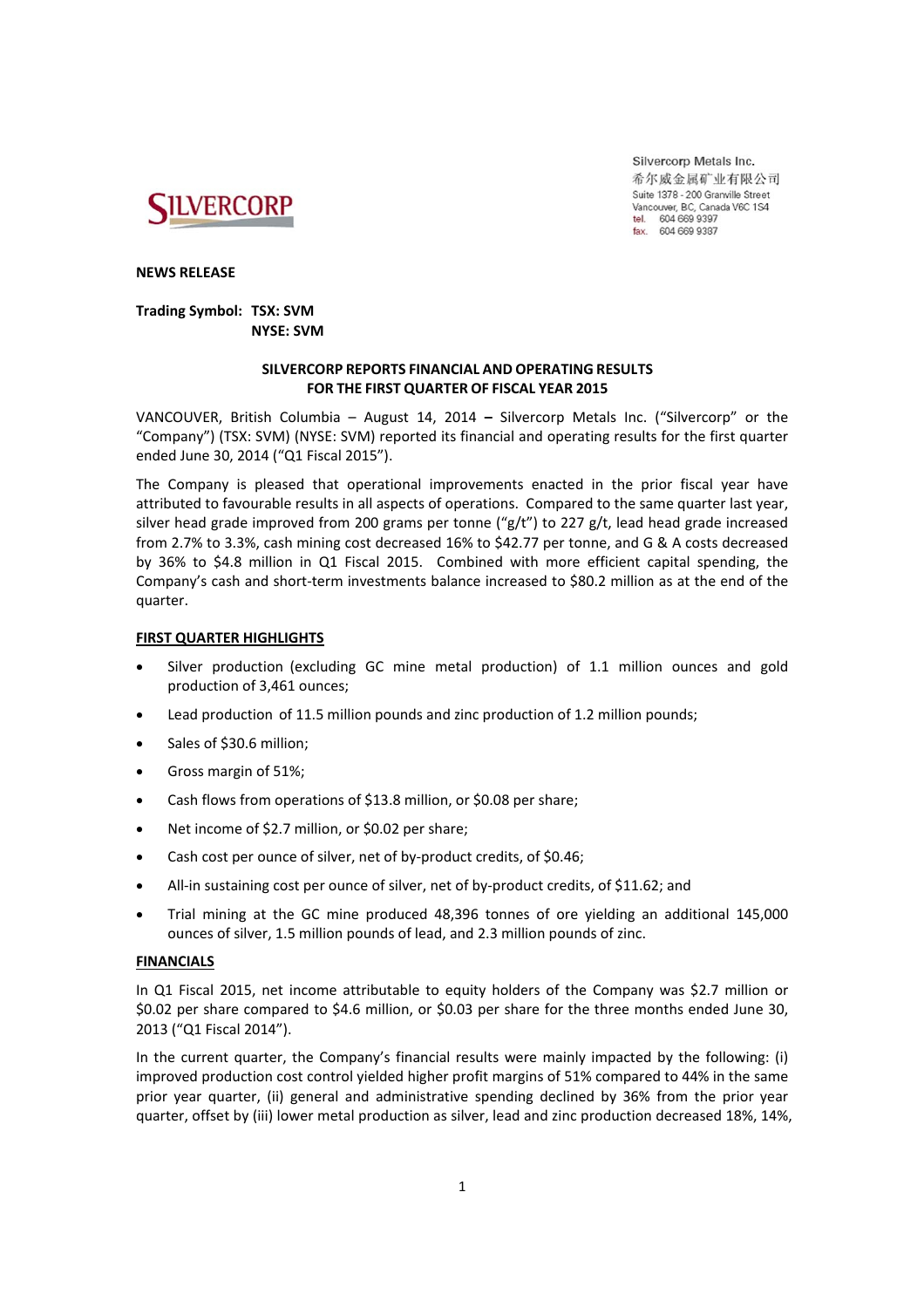and 67%, respectively and (iv) lower net realized silver price of \$15.79 per ounce, which is 11% lower compared to \$17.66 per ounce in the same prior year quarter.

In Q1 Fiscal 2015, the Company realized sales of \$30.6 million, a decrease of 23% from \$39.8 million in Q1 Fiscal 2014. Metal sales were mainly impacted by a lower net realized silver price and lower production, offset by higher head grades achieved.

Cost of sales in Q1 Fiscal 2015 was \$15.0 million compared to \$22.5 million in Q1 Fiscal 2014 and included cash costs of \$11.9 million compared to \$18.9 million in Q1 Fiscal 2014. The decrease in cost of sales is attributable to an overall decrease of 11% in production costs and 20% less ore production in the quarter compared to the prior year period.

The gross profit margin in Q1 Fiscal 2015 was 51% compared to 44% in Q1 Fiscal 2014. The increase in gross profit is mainly driven by the reduction of production cost offset by decreases in silver prices.

Cash flows from operations in Q1 Fiscal 2015 were \$13.8 million or \$0.08 per share, compared to \$17.7 million, or \$0.10 per share, in Q1 Fiscal 2014.

### **OPERATIONS**

In Q1 Fiscal 2015, the Company produced 1.1 million ounces of silver, 3,461 ounces of gold, 11.5 million pounds of lead, and 1.2 million pounds of zinc, compared to 1.4 million ounces of silver, 3,777 ounces of gold, 13.5 million pounds of lead, and 3.7 million pounds of zinc, respectively, in Q1 Fiscal 2014. Metal production in this quarter was positively impacted by improved dilution control, which resulted in a 14% and 23% increase in silver and lead head grades. This was offset by a 20% decrease in ore mined which resulted in overall lower metal production.

Including the trial mining production from the GC mine, the total metal production in the quarter was 1.27 million ounces of silver, 13.0 million pounds of lead and 3.5 million pounds of zinc.

### **1. Ying Mining District, Henan Province, China**

In Q1 Fiscal 2015, the total ore mined at the Ying Mining District was 173,485 tonnes compared to total ore production of 233,257 tonnes in Q1 Fiscal 2014. In the current quarter, the Company's ongoing focus on dilution control resulted in 26% lower ore production. As a result of improved dilution control, silver and lead head grades at the Ying Mining District improved 14% and 23%, respectively, to 227 g/t for silver and 3.3% for lead, from 200 g/t for silver and 2.7% for lead, respectively, in Q1 Fiscal 2014.

In Q1 Fiscal 2015, the Ying Mining District produced 1.1 million ounces of silver, 822 ounces of gold, 11.5 million pounds of lead, and 1.2 million pounds of zinc, compared to 1.4 million ounces of silver, 1,282 ounces of gold, 13.1 million pounds of lead, and 2.9 million pounds of zinc in Q1 Fiscal 2014. The decrease in metals produced is mainly due to the lower ore production offset by improved head grades experienced in the quarter.

The cost control initiatives at the Ying Mining District yielded positive results in Q1 Fiscal 2015 where total and cash mining costs per tonne were \$58.35 and \$46.96, a 10% and 15% decrease, respectively, compared to \$65.09 and \$54.95, in Q1 Fiscal 2014. The overall decrease of 15% in cash mining costs per tonne was mainly due to reductions in (i) mining preparation expenditures; (ii) labour and material costs; and (iii) mine administration costs. On a per tonne basis, labour costs decreased 40%, mine administration costs decreased 33% and mining preparation expenditures decreased 18%, respectively, as compared to Q1 Fiscal 2014.

On the foundation of production cost efficiencies and lower overhead administrative costs, the all‐in sustaining cost per ounce of silver, net of by-product credits, in this quarter, improved to \$8.85 compared to \$11.36 in the prior year quarter.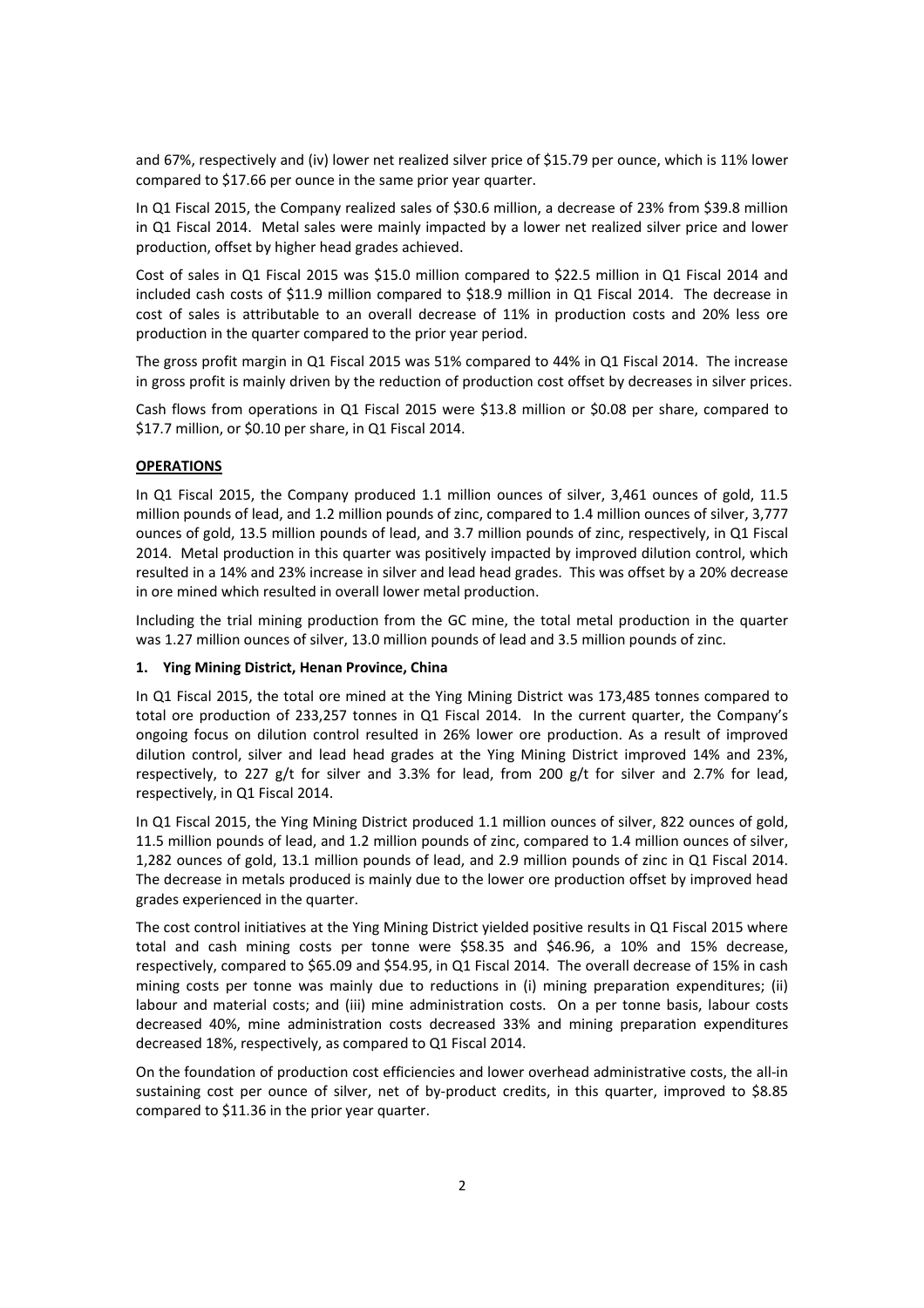In Q1 Fiscal 2015, total ore milled was 169,480 tonnes, a decrease of 28% compared to 236,173 tonnes in Q1 Fiscal 2014. Cash milling costs were \$12.16 compared to \$12.06 in Q1 Fiscal 2014.

The consolidated operational results for the past five quarters at the Ying Mining District are summarized in the table below:

| <b>Quarterly opertional results - Ying Mining District</b> |           |           |           |           |           |  |
|------------------------------------------------------------|-----------|-----------|-----------|-----------|-----------|--|
|                                                            | Q1 2015   | Q4 2014   | Q3 2014   | Q2 2014   | Q1 2014   |  |
|                                                            | 30-Jun-14 | 31-Mar-14 | 31-Dec-13 | 30-Sep-13 | 30-Jun-13 |  |
| Ore Mined (tonne)                                          |           |           |           |           |           |  |
| Direct Smelting Ore (tonne)                                | 928       | 393       | 715       | 503       | 963       |  |
| Stockpiled Ore (tonne)                                     | 172,557   | 89,664    | 148,135   | 152,599   | 232,294   |  |
|                                                            | 173,485   | 90,057    | 148,850   | 153,102   | 233,257   |  |
| Run of Mine Ore (tonne)                                    |           |           |           |           |           |  |
| Direct Smelting Ore (tonne)                                | 928       | 393       | 715       | 503       | 963       |  |
| Ore Milled (tonne)                                         | 168,552   | 90,879    | 149,040   | 156,790   | 235,210   |  |
|                                                            | 169,480   | 91,272    | 149,755   | 157,293   | 236,173   |  |
| <b>Metal Sales</b>                                         |           |           |           |           |           |  |
| Silver (in thousands of ounces)                            | 1,126     | 582       | 883       | 1,021     | 1,364     |  |
| Gold (in thousands of ounces)                              | 0.8       | 0.4       | 0.9       | 0.9       | 1.3       |  |
| Lead (in thousands of pounds)                              | 11,529    | 5,165     | 8,814     | 9,519     | 13,063    |  |
| Zinc (in thousands of pounds)                              | 1,211     | 883       | 1,572     | 2,199     | 2,926     |  |
| Head Grade of Run of Mine Ore                              |           |           |           |           |           |  |
| Silver (gram/tonne)                                        | 227       | 216       | 202       | 217       | 200       |  |
| Lead $(%)$                                                 | 3.3       | 2.7       | 2.9       | 2.9       | 2.7       |  |
| Zinc $(%)$                                                 | 0.7       | 0.6       | 0.7       | 1.0       | 0.8       |  |
| Recovery Rate of Run of Mine Ore                           |           |           |           |           |           |  |
| Silver (%)                                                 | 93.6      | 92.9      | 93.1      | 92.7      | 92.3      |  |
| Lead $(%)$                                                 | 95.8      | 95.3      | 95.7      | 94.8      | 94.6      |  |
| Zinc $(%)$                                                 | 56.8      | 62.4      | 64.2      | 68.5      | 68.4      |  |
| Cash Mining Cost (\$ per tonne)                            | 46.96     | 49.04     | 50.59     | 45.22     | 54.95     |  |
| Total Mining Costs (\$ per tonne)                          | 58.35     | 60.85     | 60.89     | 56.08     | 65.09     |  |
| Cash Milling Cost (\$ per tonne)                           | 12.16     | 15.08     | 16.00     | 14.89     | 12.06     |  |
| Total Milling Cost (\$ per tonne)                          | 14.48     | 19.93     | 18.60     | 17.29     | 13.62     |  |
| Cash Cost per Ounce of Silver (\$)                         | 0.46      | 2.82      | 2.00      | 0.49      | 3.23      |  |
| Total Production Cost per Ounce of Silver (\$)             | 2.92      | 5.86      | 4.39      | 3.41      | 5.33      |  |

### **2. BYP Mine, Hunan Province, China**

In Q1 Fiscal 2015, the BYP mine processed 30,548 tonnes of ore compared to 29,975 tonnes in Q1 Fiscal 2014. In Q1 Fiscal 2015, the Company sold 2,639 ounces of gold compared to 2,338 ounces of gold in Q1 Fiscal 2014. Gold head grade for Q1 Fiscal 2015 was 2.8 g/t compared to 2.8 g/t in Q1 Fiscal 2014.

Certain capital upgrades are necessary at the BYP mine in order to sustain ongoing production. However, in consideration of the required expenditures and the current market environment, the Company has decided to defer such capital investments until a later time. As such, in August 2014, the Company has suspended mining activities at the BYP mine. As the BYP mine is not viewed as a core asset, the Company is considering various strategic options for this project.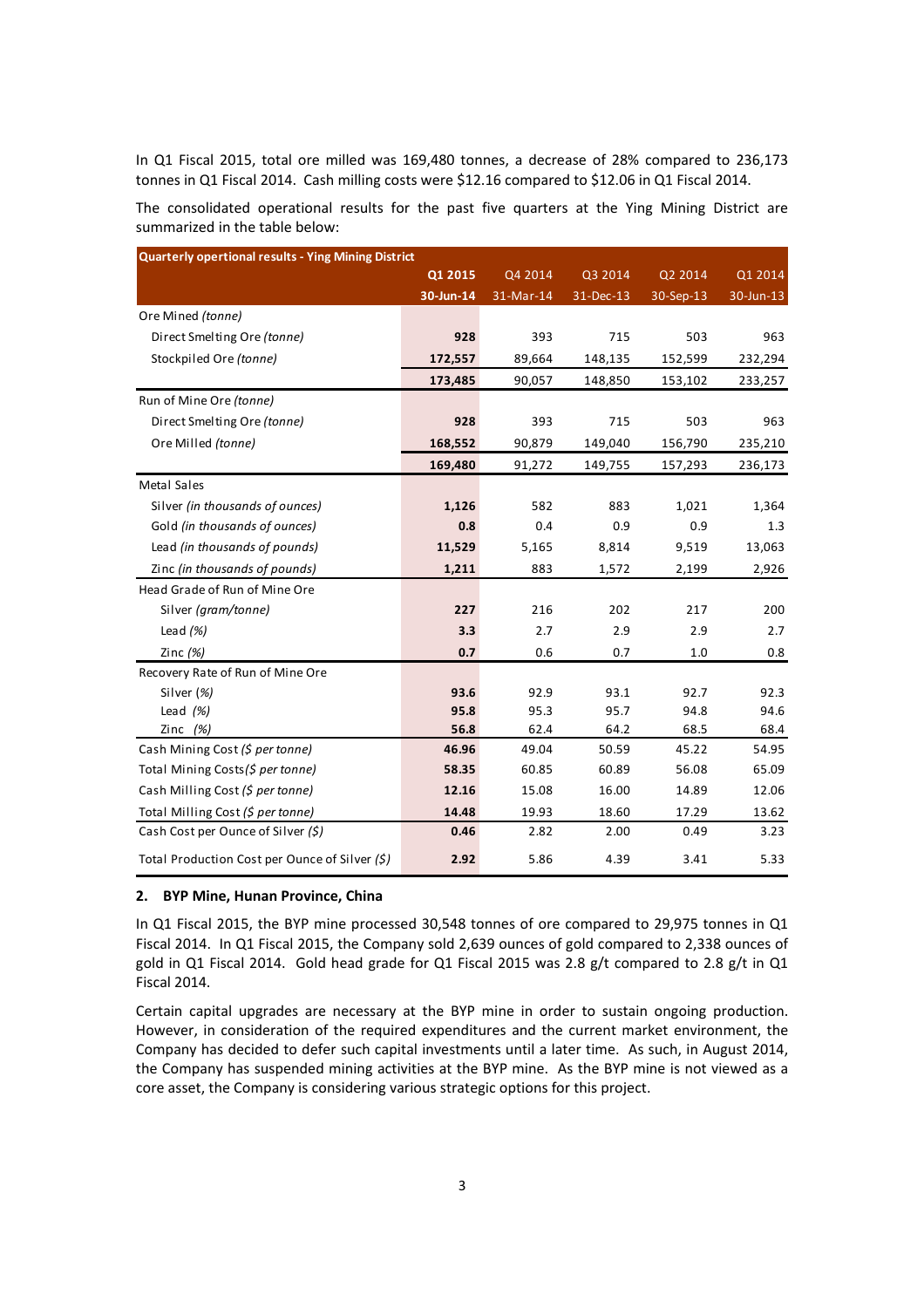Exploration and development expenditures at the BYP mine were \$0.3 million in the current quarter compared to \$1.6 million in the prior year quarter.

### **DEVELOPMENT AND EXPLORATION**

#### **1. Ying Mining District, Henan Province, China**

During the quarter, the Company completed approximately 16,500 metres ("m") of horizontal tunnels, raises and declines. Total exploration and development expenditures for the Ying Mining District were \$8.1 million compared to \$9.7 million in Q1 Fiscal 2014.

### **2. GC Project, Guangdong Province, China**

During the quarter, with the temporary Safety Production Permit, the Company continued mine development, ramping up trial mining production, mill processing and stope preparation work. As at the end of July, the Company has passed the final site inspection for the Safety Production Permit. The issuance of the final Safety Production Permit is expected prior to the expiration of the temporary permit which was extended to the end of September 2014.

As part of trial mining activities in Q1 Fiscal 2015, the Company mined 48,396 tonnes of ore and milled 55,784 tonnes of ore, yielding 145,000 ounces of silver, 1.5 million pounds of lead, 2.3 million pounds of zinc and 3.6 million pounds of sulphur. The head grades at the GC mine were 110 g/t for silver, 1.4% for lead, 2.5% for zinc, and 9.0% for sulphur.

Total and cash mining cost per tonne were \$64.62 and \$42.23 respectively, while total and cash milling cost per tonne were \$25.54 and \$19.17. A summary of the operational and financial results<sup>1</sup> of the GC mine are as follows:

| <b>GC Mine</b>                   | <b>Three months ended</b> |  |  |  |  |
|----------------------------------|---------------------------|--|--|--|--|
|                                  | June 30, 2014             |  |  |  |  |
| Ore mined (tonne)                | 48,396                    |  |  |  |  |
| Ore milled (tonne)               | 55,784                    |  |  |  |  |
| <b>Head Grades</b>               |                           |  |  |  |  |
| Silver (gram/tonne)              | 110                       |  |  |  |  |
| Lead $(\%)$                      | 1.4                       |  |  |  |  |
| Zinc $(%)$                       | 2.5                       |  |  |  |  |
| Sulphur (%)                      | 9.0                       |  |  |  |  |
| <b>Metal Production</b>          |                           |  |  |  |  |
| Silver ('000 Oz)                 | 145                       |  |  |  |  |
| Lead ('000 Lb)                   | 1,461                     |  |  |  |  |
| Zinc ('000 Lb)                   | 2,314                     |  |  |  |  |
| Sulphur ('000 Lb)                | 3,626                     |  |  |  |  |
| <b>Production Cost</b>           |                           |  |  |  |  |
| Cash production cost (\$/tonne)  | \$<br>61.40               |  |  |  |  |
| Total production cost (\$/tonne) | \$<br>90.16               |  |  |  |  |
| <b>Financials</b>                |                           |  |  |  |  |
| Metal sales ('000s)              | \$<br>4,437               |  |  |  |  |
| Cash production cost ('000s)     | \$<br>2,993               |  |  |  |  |
| Total production cost ('000s)    | \$<br>4,376               |  |  |  |  |
| Cash profit margin (%)           | 33%                       |  |  |  |  |

Based on the operational results in this quarter, the Company is pleased that the GC mine is approaching its expected operational level in accordance to the guidance for this fiscal year. Prior to

 $1$  Production in the trial mining phase at the GC mine is excluded from the Company's total reported production results on page 10. Revenue from metal sales is offset against cost capitalized.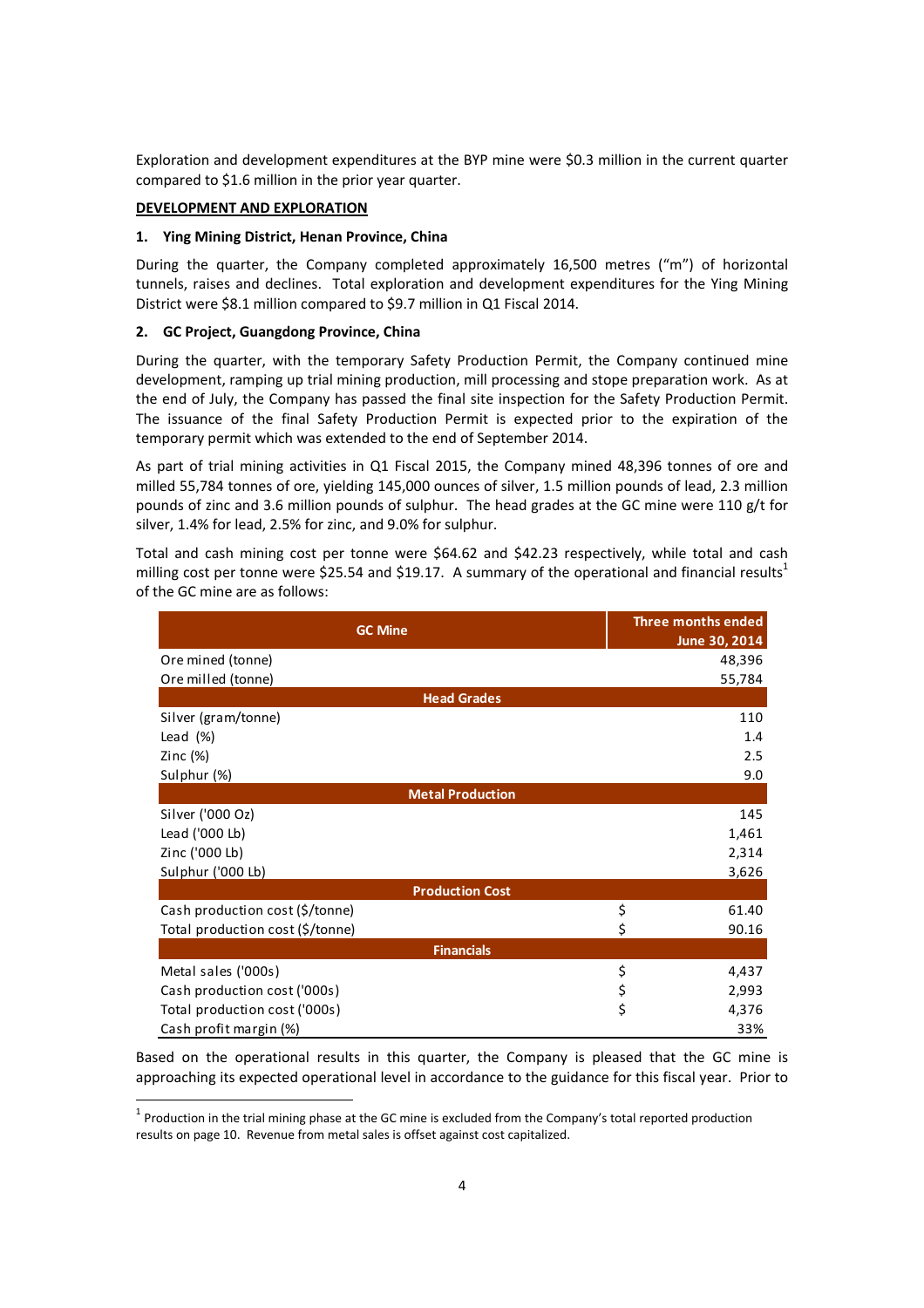declaration of commercial production, the Company will continue to ramp up mining in the coming quarters to reach operational results that consistently and sustainably achieve our planned production. While the GC mine has not declared commercial production, revenue from metal sales is offset against costs capitalized.

In Q1 Fiscal 2015, \$0.4 million (Q1 Fiscal 2014 - \$6.2 million) of exploration and development expenditures were incurred at the GC mine.

Myles Gao, P.Geo., President & CEO, is the Qualified Person for Silvercorp under NI 43‐101 and has reviewed and given consent to the technical information contained in this News Release.

*This earnings release should be read in conjunction with the Company's Management Discussion & Analysis, Financial Statements and Notes to Financial Statements for the corresponding period, which have been posted on SEDAR at www.sedar.com and are also available on the Company's website at www.silvercorp.ca. All figures are in United States dollars unless otherwise stated.*

#### **About Silvercorp**

Silvercorp is a low‐cost silver‐producing Canadian mining company with multiple mines in China. The Company is currently developing the GC project in southern China which it expects will become its next operating mine. The Company's vision is to deliver shareholder value by focusing on the acquisition of under developed projects with resource potential and the ability to grow organically. For more information, please visit our website at www.silvercorp.ca.

#### **For further information**

Silvercorp Metals Inc. Lorne Waldman Senior Vice President Phone: (604) 669‐9397 Toll Free: 1 (888) 224‐1881 Email: investor@silvercorp.ca Website: www.silvercorp.ca

#### **CAUTIONARY DISCLAIMER ‐ FORWARD LOOKING STATEMENTS**

Certain of the statements and information in this press release constitute "forward‐looking statements" within the meaning of the United States Private Securities Litigation Reform Act of 1995 and "forward-looking information" within the meaning of applicable Canadian provincial securities laws. Any statements or information that express or involve discussions with respect to predictions, expectations, beliefs, plans, projections, objectives, assumptions or future events or performance (often, but not always, using words or phrases such as "expects", "is expected", "anticipates", "believes", "plans", "projects", "estimates", "assumes", "intends", "strategies", "targets", "goals", "forecasts", "objectives", "budgets", "schedules", "potential" or variations thereof or stating that certain actions, events or results "may", "could", "would", "might" or "will" be taken, occur or be achieved, or the negative of any of these terms and similar expressions) are not statements of historical fact and may be forward‐looking statements or information. Forward‐looking statements or information relate to, among other things: the price of silver and other metals; the accuracy of mineral resource and mineral reserve estimates at the Company's material properties; the sufficiency of the Company's capital to finance the Company's operations; estimates of the Company's revenues and capital expenditures; estimated production from the Company's mines in the Ying Mining District; timing of receipt of permits and regulatory approvals; availability of funds from production to finance the Company's operations; and access to and availability of funding for future construction, use of proceeds from any financing and development of the Company's properties.

Forward‐looking statements or information are subject to a variety of known and unknown risks, uncertainties and other factors that could cause actual events or results to differ from those reflected in the forward‐looking statements or information, including, without limitation, risks relating to: fluctuating commodity prices; calculation of resources, reserves and mineralization and precious and base metal recovery; interpretations and assumptions of mineral resource and mineral reserve estimates; exploration and development programs; feasibility and engineering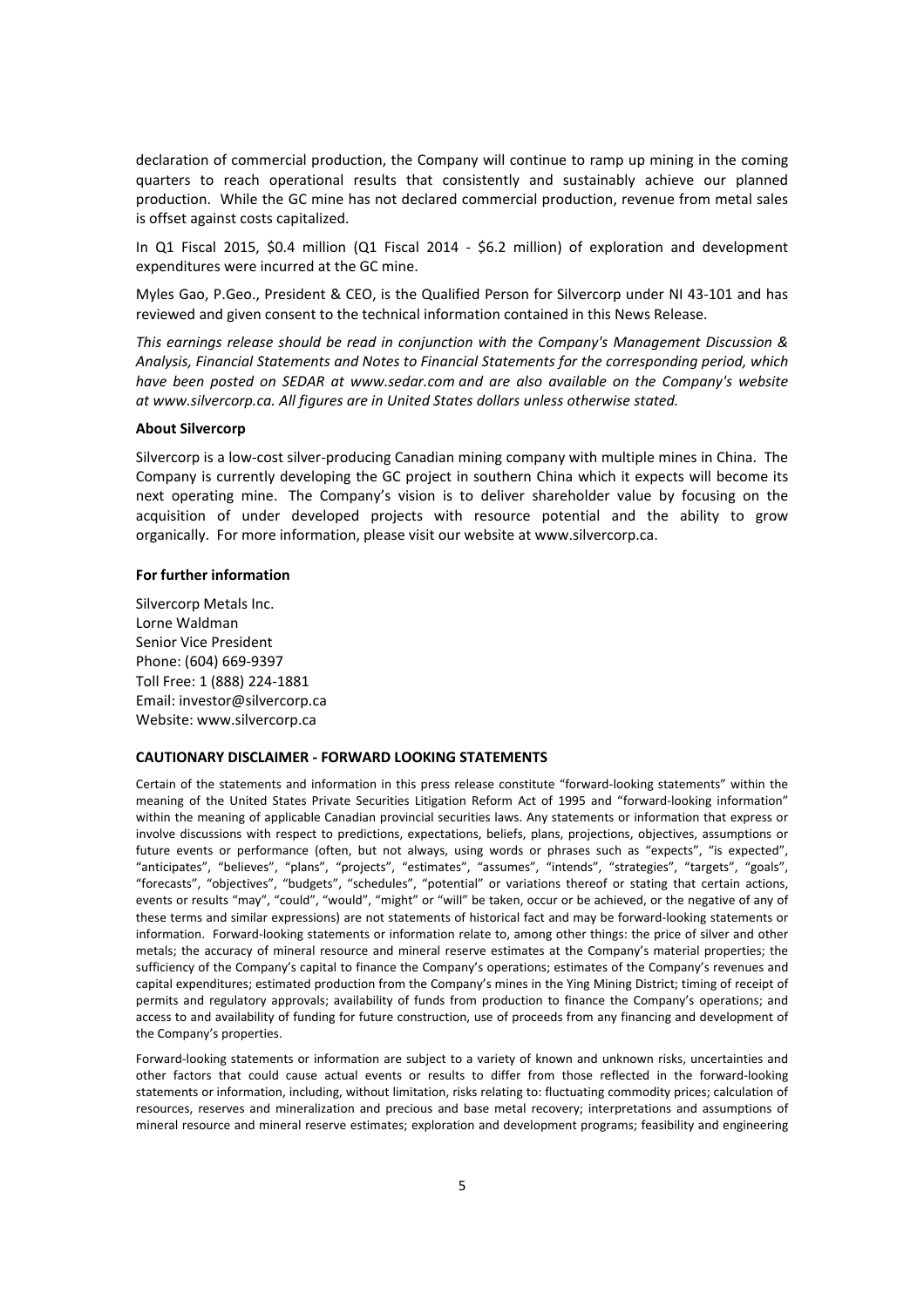reports; permits and licences; title to properties; property interests; joint venture partners; acquisition of commercially mineable mineral rights; financing; recent market events and conditions; economic factors affecting the Company; timing, estimated amount, capital and operating expenditures and economic returns of future production; integration of future acquisitions into the Company's existing operations; competition; operations and political conditions; regulatory environment in China and Canada; environmental risks; foreign exchange rate fluctuations; insurance; risks and hazards of mining operations; key personnel; conflicts of interest; dependence on management; internal control over financial reporting as per the requirements of the Sarbanes‐Oxley Act; and bringing actions and enforcing judgments under U.S. securities laws.

This list is not exhaustive of the factors that may affect any of the Company's forward‐looking statements or information. Forward-looking statements or information are statements about the future and are inherently uncertain, and actual achievements of the Company or other future events or conditions may differ materially from those reflected in the forward‐looking statements or information due to a variety of risks, uncertainties and other factors, including, without limitation, those referred to in the Company's Annual Information Form for the year ended March 31, 2014 under the heading "Risk Factors". Although the Company has attempted to identify important factors that could cause actual results to differ materially, there may be other factors that cause results not to be as anticipated, estimated, described or intended. Accordingly, readers should not place undue reliance on forwardlooking statements or information.

The Company's forward‐looking statements and information are based on the assumptions, beliefs, expectations and opinions of management as of the date of this press release, and other than as required by applicable securities laws, the Company does not assume any obligation to update forward‐looking statements and information if circumstances or management's assumptions, beliefs, expectations or opinions should change, or changes in any other events affecting such statements or information. For the reasons set forth above, investors should not place undue reliance on forward‐looking statements and information.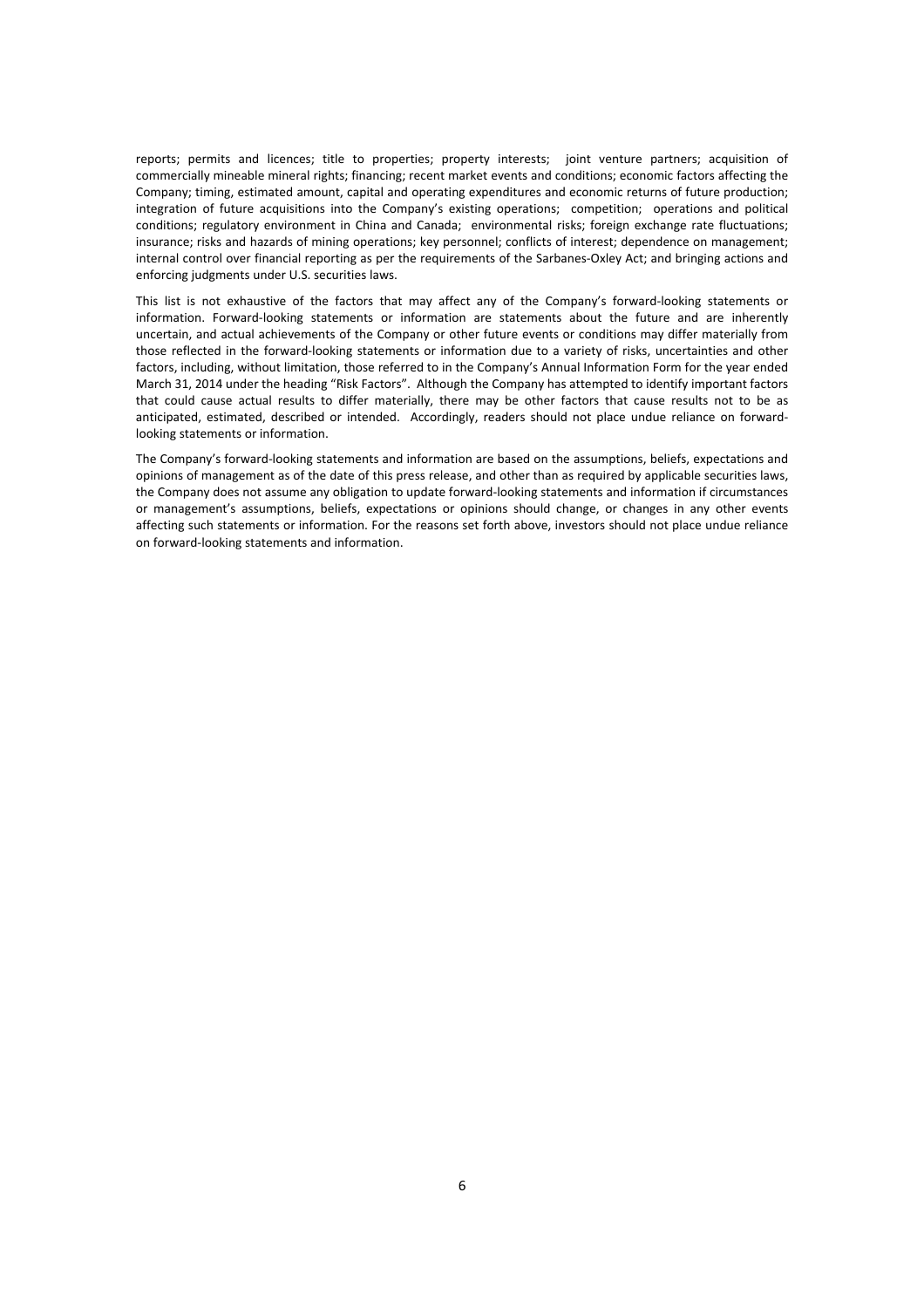### **Condensed Consolidated Interim Balance Sheets**

*(Unaudited) (Expressed in thousands of U.S. dollars)*

|                                                                | June 30, 2014 | March 31, 2014 |
|----------------------------------------------------------------|---------------|----------------|
| <b>ASSETS</b>                                                  |               |                |
| <b>Current Assets</b>                                          |               |                |
| Cash and cash equivalents                                      | \$<br>68,813  | \$<br>60,614   |
| Short-term investments                                         | 11,422        | 12,864         |
| Trade and other receivables                                    | 3,588         | 4,004          |
| Inventories                                                    | 5,433         | 5,362          |
| Due from related parties                                       | 70            | 68             |
| Prepaids and deposits                                          | 7,081         | 6,165          |
|                                                                | 96,407        | 89,077         |
| <b>Non-current Assets</b>                                      |               |                |
| Long-term prepaids and deposits                                | 3,606         | 4,000          |
| Investment in an associate                                     | 3,712         | 3,715          |
| Other investments                                              | 1,590         | 2,393          |
| Plant and equipment                                            | 101,441       | 101,876        |
| Mineral rights and properties                                  | 274,095       | 266,258        |
| <b>TOTAL ASSETS</b>                                            | \$<br>480,851 | \$<br>467,319  |
| <b>LIABILITIES AND EQUITY</b>                                  |               |                |
| <b>Current Liabilities</b>                                     |               |                |
| Accounts payable and accrued liabilities                       | \$<br>28,155  | \$<br>23,802   |
| Deposits received                                              | 7,805         | 7,031          |
| Dividends payable                                              | 800           | 773            |
| Income tax payable                                             | 2,106         | 515            |
| Due to related parties                                         | 286           | 281            |
|                                                                | 39,152        | 32,402         |
| <b>Non-current Liabilities</b>                                 |               |                |
| Deferred income tax liabilities                                | 17,380        | 16,536         |
| Environmental rehabilitation                                   | 5,868         | 5,819          |
| <b>Total Liabilities</b>                                       | 62,400        | 54,757         |
| <b>Equity</b>                                                  |               |                |
| Share capital                                                  | 233,513       | 233,513        |
| Share option reserve                                           | 10,843        | 10,492         |
| Reserves                                                       | 25,409        | 25,409         |
| Accumulated other comprehensive loss                           | (18, 560)     | (20, 141)      |
| Retained earnings                                              | 102,937       | 100,993        |
| Total equity attributable to the equity holders of the Company | 354,142       | 350,266        |
| <b>Non-controlling interests</b>                               | 64,309        | 62,296         |
| <b>Total Equity</b>                                            | 418,451       | 412,562        |
|                                                                |               |                |
| <b>TOTAL LIABILITIES AND EQUITY</b>                            | \$<br>480,851 | \$<br>467,319  |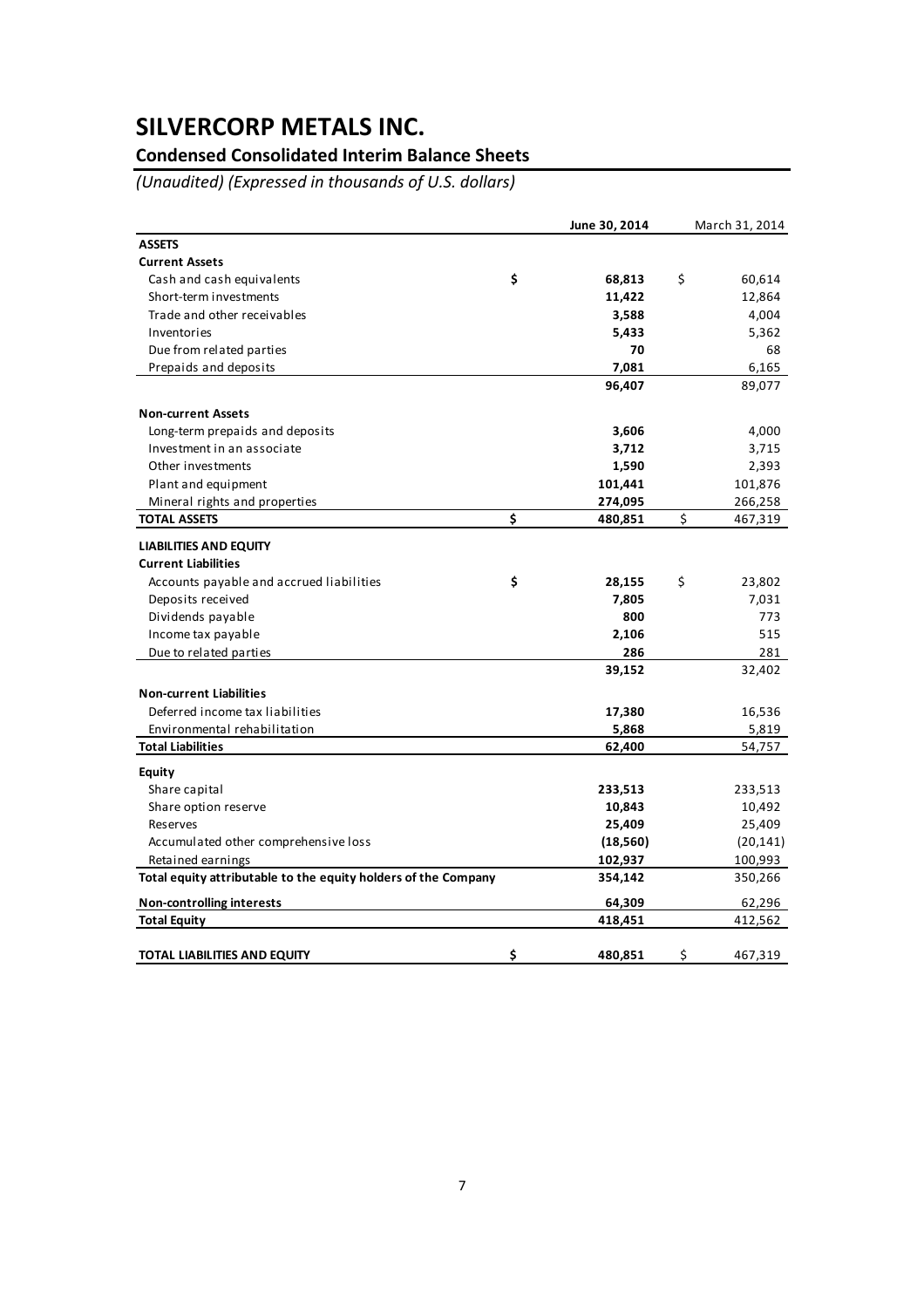### **Condensed Consolidated Interim Statements of Income**

*(Unaudited) (Expressed in thousands of U.S. dollars, except for per share figures)*

|                                                                      | Three Months Ended June 30, |             |      |             |
|----------------------------------------------------------------------|-----------------------------|-------------|------|-------------|
|                                                                      |                             | 2014        |      | 2013        |
|                                                                      |                             |             |      |             |
| <b>Sales</b>                                                         | \$                          | $30,616$ \$ |      | 39,835      |
| Cost of sales                                                        |                             | 14,963      |      | 22,482      |
| <b>Gross profit</b>                                                  |                             | 15,653      |      | 17,353      |
| General and administrative                                           |                             | 4,768       |      | 7,501       |
| General exploration and property investigation                       |                             | 909         |      | 1,048       |
| Other taxes                                                          |                             | 672         |      | 595         |
| Foreign exchange loss (gain)                                         |                             | 1,125       |      | (1,881)     |
| Loss on disposal of plant and equipment                              |                             |             |      | 28          |
| Share of loss in associate                                           |                             | 132         |      | 14          |
| Loss on investments                                                  |                             | 15          |      | 574         |
| Other income                                                         |                             | (156)       |      | (115)       |
| Income from operations                                               |                             | 8,188       |      | 9,589       |
| Finance income                                                       |                             | 164         |      | 928         |
| Finance costs                                                        |                             | (32)        |      | (33)        |
| Income before income taxes                                           |                             | 8,320       |      | 10,484      |
| Income tax expense                                                   |                             | 3,685       |      | 4,000       |
| Net income                                                           | \$                          | 4,635 \$    |      | 6,484       |
| Attributable to:                                                     |                             |             |      |             |
| Equity holders of the Company                                        | \$                          | $2,744$ \$  |      | 4,562       |
| Non-controlling interests                                            |                             | 1,891       |      | 1,922       |
|                                                                      | \$                          | 4,635 \$    |      | 6,484       |
|                                                                      |                             |             |      |             |
| Earnings per share attributable to the equity holders of the Company |                             | 0.02        | - \$ | 0.03        |
| Basic earnings per share                                             | \$<br>Ś                     | 0.02        | -\$  |             |
| Diluted earnings per share                                           |                             |             |      | 0.03        |
| Weighted Average Number of Shares Outstanding - Basic                |                             | 170,883,808 |      | 170,781,058 |
| Weighted Average Number of Shares Outstanding - Diluted              |                             | 170,883,808 |      | 170,839,083 |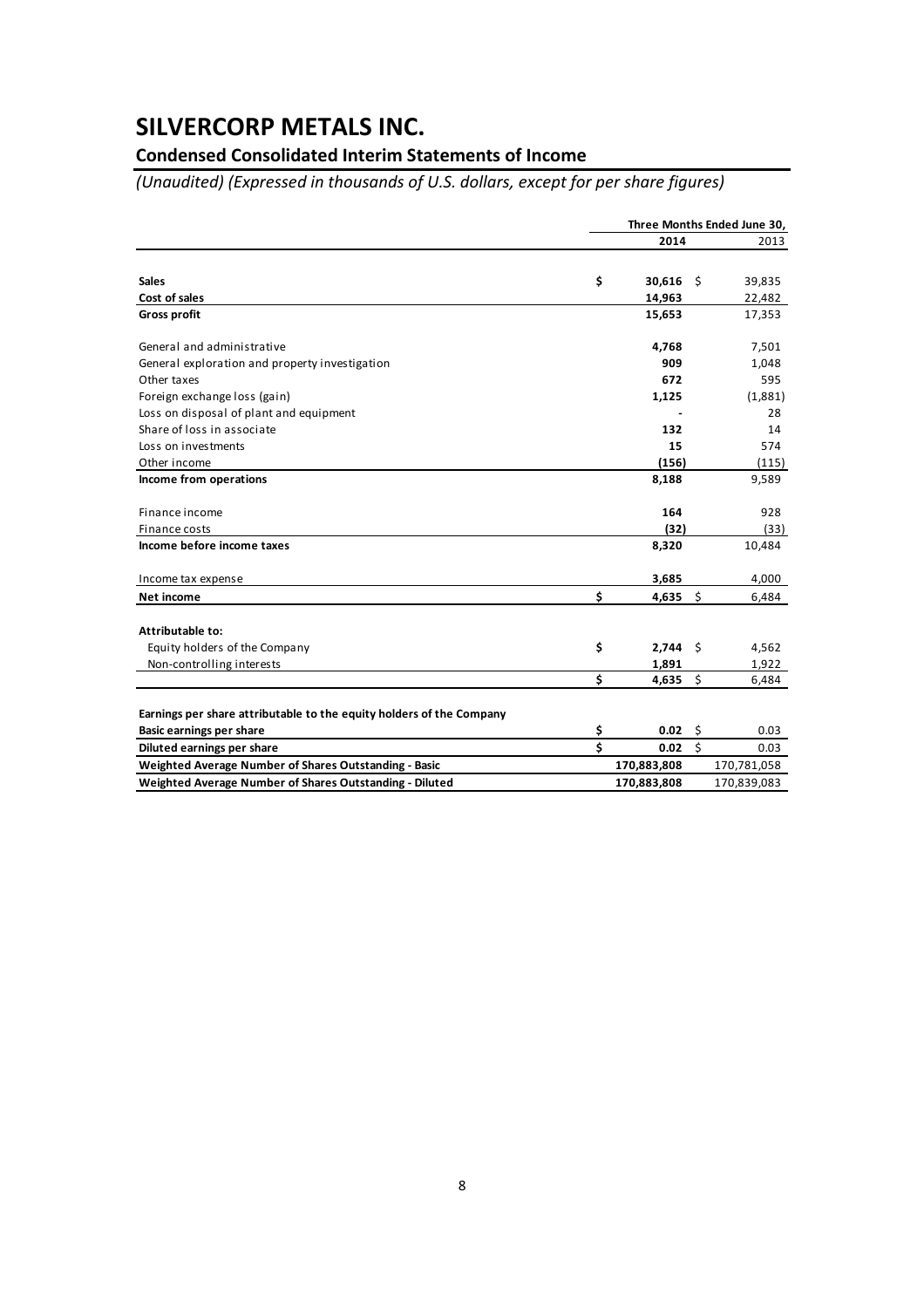### **Condensed Consolidated Interim Statements of Cash Flow**

*(Unaudited) (Expressed in thousands of U.S. dollars)*

|                                                              | Three Months Ended June 30, |              |           |
|--------------------------------------------------------------|-----------------------------|--------------|-----------|
|                                                              |                             | 2014         | 2013      |
| Cash provided by                                             |                             |              |           |
| <b>Operating activities</b>                                  |                             |              |           |
| Net (loss) income                                            | \$                          | 4,635<br>-\$ | 6,484     |
| Add (deduct) items not affecting cash:                       |                             |              |           |
| Unwinding of discount of environmental rehabilitation        |                             | 32           | 33        |
| Depreciation, amortization and depletion                     |                             | 3,423        | 3,932     |
| Share of loss in associate                                   |                             | 132          | 14        |
| Income tax expense (recovery)                                |                             | 3,685        | 4,000     |
| Loss on investments                                          |                             | 15           | 574       |
| Loss on disposal of plant and equipment                      |                             |              | 28        |
| Share-based compensation                                     |                             | 351          | 715       |
| Income taxes paid                                            |                             | (1,296)      | (3, 349)  |
| Changes in non-cash operating working capital                |                             | 2,849        | 5,261     |
| Net cash provided by operating activities                    |                             | 13,826       | 17,692    |
| <b>Investing activities</b>                                  |                             |              |           |
| Mineral rights and properties                                |                             |              |           |
| Capital expenditures                                         |                             | (6,305)      | (13, 643) |
| Plant and equipment                                          |                             |              |           |
| Additions                                                    |                             | (1,578)      | (5, 553)  |
| Net redemptions of short-term investments                    |                             | 1,731        | 24,991    |
| Proceeds on sale of a subsidiary (net of cash disposed, \$4) |                             |              | 1,630     |
| Net cash provided by (used in) investing activities          |                             | (6, 152)     | 7,425     |
| <b>Financing activities</b>                                  |                             |              |           |
| Related parties                                              |                             |              |           |
| Payments made                                                |                             |              | (1, 207)  |
| Cash dividends distributed                                   |                             | (775)        | (4, 160)  |
| Net cash used in financing activities                        |                             | (775)        | (5, 367)  |
| Effect of exchange rate changes on cash and cash equivalents |                             | 1,300        | (400)     |
| Increase in cash and cash equivalents                        |                             | 8,199        | 19,350    |
| Cash and cash equivalents, beginning of the period           |                             | 60,614       | 72,283    |
| Cash and cash equivalents included in assets held for sale   |                             |              | (52)      |
| Cash and cash equivalents, end of the period                 | \$                          | 68,813<br>\$ | 91,581    |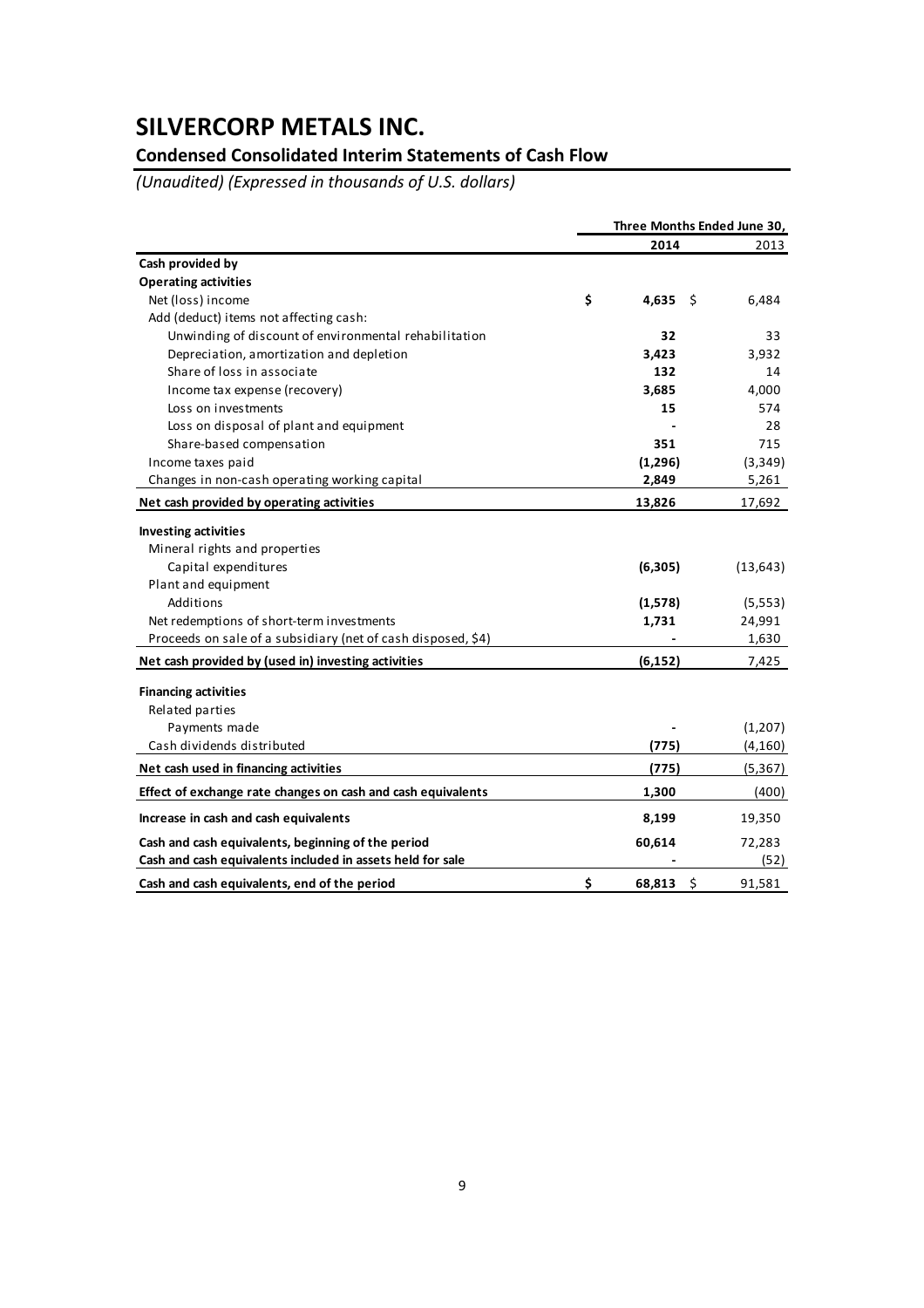### **Mining Data**

# *(Expressed in thousands of U.S. dollars, except for mining data figures)*

|                                                                   | Three months ended June 30, 2014 |            |              |  |
|-------------------------------------------------------------------|----------------------------------|------------|--------------|--|
|                                                                   | <b>Ying Mining</b>               |            |              |  |
|                                                                   | District <sup>1</sup>            | <b>BYP</b> | <b>Total</b> |  |
| <b>Production Data</b>                                            |                                  |            |              |  |
| <b>Mine Data</b>                                                  |                                  |            |              |  |
| Ore Mined (tonne)                                                 | 173,485                          | 36,203     | 209,688      |  |
| Run of Mine Ore (tonne)                                           | 169,480                          | 30,548     | 200,028      |  |
| Mining cost per tonne of ore mined (\$)                           | 58.35                            | 30.61      | 53.56        |  |
| Cash mining cost per tonne of ore mined $(\xi)$                   | 46.96                            | 22.70      | 42.77        |  |
| Non cash mining cost per tonne of ore mined $(\xi)$               | 11.39                            | 7.91       | 10.79        |  |
| Unit shipping costs(\$)                                           | 4.77                             |            | 3.95         |  |
| Milling cost per tonne of ore milled $(\xi)$                      | 14.48                            | 14.33      | 14.46        |  |
| Cash milling cost per tonne of ore milled $(\xi)$                 | 12.16                            | 13.29      | 12.33        |  |
| Non cash milling cost per tonne of ore milled $(5)$               | 2.32                             | 1.04       | 2.13         |  |
| <b>Average Production Cost</b>                                    |                                  |            |              |  |
| <b>Silver</b> (\$ per ounce)                                      | 7.60                             |            | 7.72         |  |
| Gold $(\xi$ per ounce)                                            | 434                              | 573        | 483          |  |
| Lead $(S$ per pound)                                              | 0.36                             |            | 0.37         |  |
| <b>Zinc</b> (\$ per pound)                                        | 0.30                             |            | 0.31         |  |
| Total production cost per ounce of Silver $(\xi)$                 | 2.92                             |            | 2.92         |  |
| Total cash cost per ounce of Silver $(\xi)$                       | 0.46                             |            | 0.46         |  |
| Total production cost per ounce of Gold (\$)                      |                                  | 573        | 573          |  |
| Total cash cost per ounce of Gold $(\xi)$                         |                                  | 455        | 455          |  |
| All-in sustaining cost per ounce of Silver $(\xi)^2$              | 8.85                             | 15.06      | 11.62        |  |
| All-in cost per ounce of Silver $(\xi)^2$                         | 11.03                            | 16.06      | 14.58        |  |
| Total Recovery of the Run of Mine Ore                             |                                  |            |              |  |
| Silver (%)                                                        | 93.6                             |            | 93.6         |  |
| Gold $(\%)$                                                       |                                  | 89.7       | 89.7         |  |
| Lead $(\%)$                                                       | 95.8                             |            | 95.8         |  |
| Zinc $(%)$                                                        | 56.8                             |            | 56.8         |  |
| <b>Head Grades of Run of Mine Ore</b>                             |                                  |            |              |  |
| Silver (gram/tonne)                                               | 227                              |            | 227          |  |
| Gold (gram/tonne)                                                 |                                  | 2.8        | 2.8          |  |
| Lead $(\%)$                                                       | 3.3                              |            | 3.3          |  |
| Zinc <i>(%)</i>                                                   | 0.7                              |            | 0.7          |  |
| Sales Data                                                        |                                  |            |              |  |
| <b>Metal Sales</b>                                                |                                  |            |              |  |
| Silver (in thousands of ounces)                                   | 1,126                            |            | 1,126        |  |
| <b>Gold</b> (in thousands of ounces)                              | 0.8                              | 2.6        | 3.5          |  |
| Lead (in thousands of pounds)                                     | 11,529                           |            | 11,529       |  |
| Zinc (in thousands of pounds)                                     | 1,211                            |            | 1,211        |  |
| <b>Metal Sales</b>                                                |                                  |            |              |  |
| <b>Silver</b> (in thousands of $\sharp$ )                         | 17,778                           |            | 17,778       |  |
| Gold (in thousands of $\zeta$ )                                   | 741                              | 2,681      | 3,422        |  |
| Lead (in thousands of $\zeta$ )                                   | 8,654                            |            | 8,654        |  |
| <b>Zinc</b> (in thousands of $\zeta$ )                            | 762                              | 2,681      | 762          |  |
| Average Selling Price, Net of Value Added Tax and Smelter Charges | 27,935                           |            | 30,616       |  |
| Silver $(5$ per ounce)                                            | 15.79                            |            | 15.79        |  |
| Gold (\$ per ounce)                                               | 901                              | 1,016      | 989          |  |
| Lead $(5$ per pound)                                              | 0.75                             |            | 0.75         |  |
| Zinc $(5$ per pound)                                              | 0.63                             |            | 0.63         |  |

 $1$  Ying Mining District includes mines: SGX, TLP, HPG&LM.

<sup>2</sup> BYP gold ounces converted to silver equivalent using a ratio of 50:1.